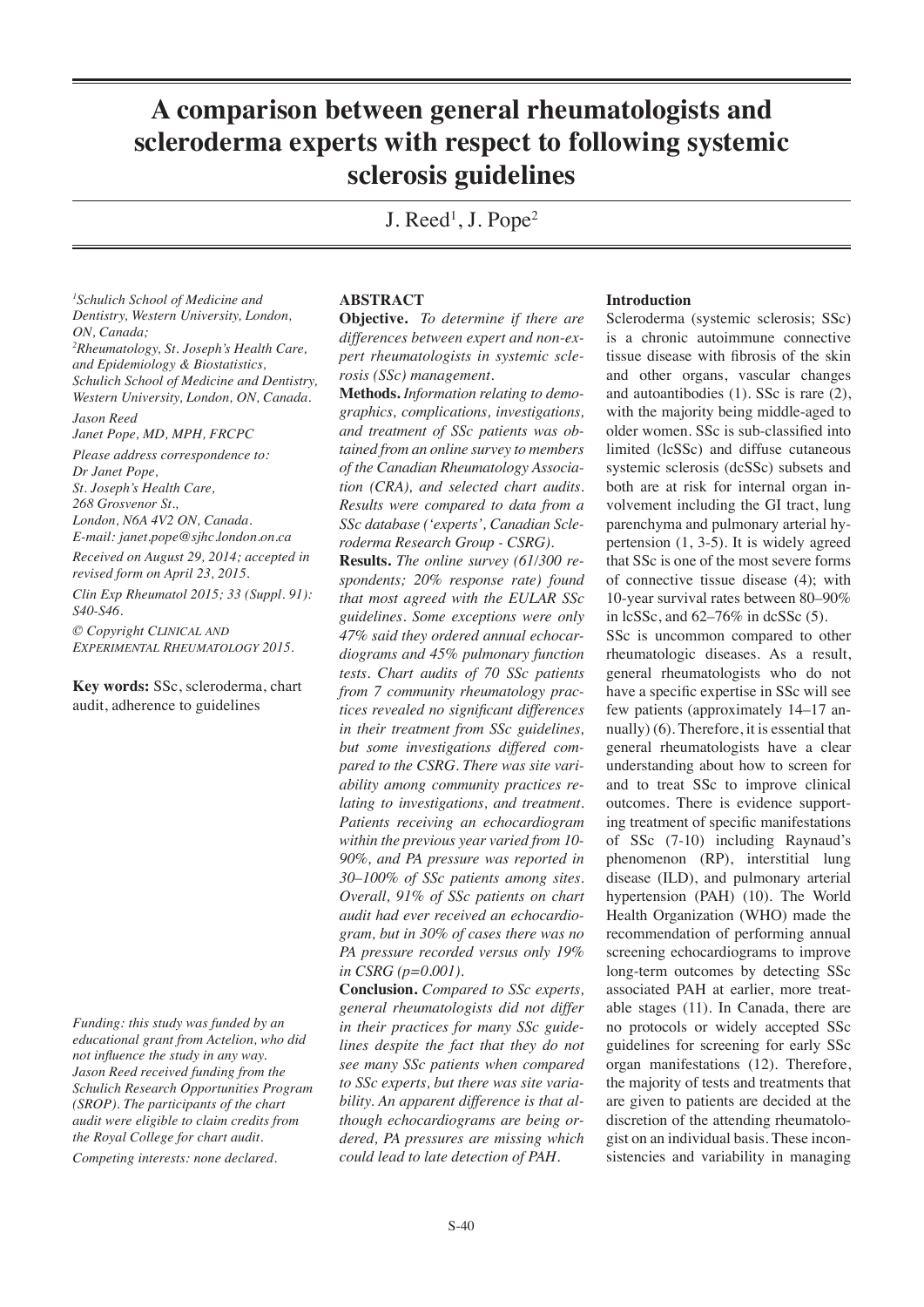SSc have been previously demonstrated (6). However, guidelines relating to the management of scleroderma have recently been published by the European League Against Rheumatism (EULAR) and EULAR Scleroderma Trials and Research (EUSTAR) group based on clinical research evidence and a review of published literature; consisting of 14 recommendations for the treatment of SSc, and addressing specific problems and complications of SSc (13). We have previously studied agreement to the EULAR guidelines by SSc experts in North America and Europe, including members of the Scleroderma Clinical Trials Consortium (SCTC) and the Canadian Scleroderma Research Group (CSRG) (12, 14). Overall, there was strong agreement among SSc experts for many recommendations. Exceptions to expert agreement of the guidelines were the use of iloprost and bosentan for digital vasculopathy, ordering of PAH treatment, and methotrexate use for skin involvement (14). Although expert agreement of the SSc guidelines was generally high, it is unclear whether rheumatologists actually follow these guidelines in practice; as guidelines are usually not followed by significant numbers of specialists. For example, guidelines for the prevention of steroid-induced osteoporosis have adherence between 10–60% of the time (15-17). Our analyses of the practices of SSc experts in the CSRG followed this trend, as many of the EULAR guidelines were only followed 25 –40% of the time (12).

We investigated SSc treatment practices by general rheumatologists in order to determine the agreement with, and variability between the EULAR guidelines and actual practice among general rheumatologists for SSc. The management of SSc was compared between general rheumatologists who performed chart audits and SSc experts from data published from the CSRG database (12)

# **Methods**

This study was made up of three parts. 1. The first was an online survey sent to members of the Canadian Rheumatology Association (CRA).

2. Respondents were invited to perform

a chart audit on 10 of their SSc patients and between-site variability was studied. 3. The results were compared to data of treatment and investigation frequencies between the general rheumatologists and larger sites from the Canadian Scleroderma Research group (CSRG) database (12). Site variations from the chart audits were also compared with respect to the frequency of investigations and treatment.

*Part 1*: An online survey was generated, and sent once to 300 members of the CRA. The questionnaire began with a demographics section (age, sex, year of completion of rheumatology training). (See Appendix A for the questionnaire). It asked the number of patients with SSc that each practicing rheumatologist typically follows, and whether they were aware of the EULAR guidelines relating to the management of SSc (13). We excluded all respondents who did not follow any SSc patients. The remaining questions addressed each participant's current practices relating to diagnosis and surveillance of SSc, and also contained specific questions about the EULAR guidelines concerning treatment of SSc (13). Their perceptions of how they practice were compared to components within the EULAR SSc guidelines (with percentage agreeing to statements).

*Part 2*: Chart audits were completed for rheumatologists in community practice who responded to the questionnaire and agreed to audit medical records of ten SSc patients whom each participant had seen over the previous 18 months using case report forms for each patient containing questions regarding baseline patient characteristics, SSc-related complications, investigations and treatment. *Part 3*: The practice characteristics of the community rheumatolgists who performed the chart audit were compared to published data from the CSRG database (consisting of SSc patients enrolled at several sites in Canada) to determine differences with respect to SSc guidelines. Data that had been previously collected from the CSRG database from 6 centres who had enrolled between 52 and 185 SSc patients were used to compare adherence to guidelines between experts and general rheumatologists (18). Comparisons were made using a two-tailed unpaired Student's *t*-test. Differences with *p*-values  $≤0.05$  were considered statistically significant. These statistical analyses were performed using GraphPad Prism version 3.0 (GraphPad Software Inc, San Diego, CA). Approval was obtained from Western University to perform the research. A comparison of the frequency and variation among rheumatologists who were non-experts in SSc from CRA centres with respect to SSc patients including demographics, investigations and treatment was performed but due to small numbers and multiple comparisons, no statistics comparing sites were performed.

# **Results**

Data from 58 members of the CRA who responded (20% response rate) to the online survey were collected (52% male; with a range of length of time in practice: 44% completed their rheumatology training before 1990 and 21% after 2005). Four other respondents were excluded as they did not follow any SSc patients and they were then told not to complete the survey. Although two-thirds were aware of the EULAR SSc guidelines, only one quarter (26%) had read these guidelines (Table I). The majority of rheumatologists had a small number of SSc patients whom they follow, as only 23% had more than 20 SSc patients. Some agreement (>60% agreement) occurred for the majority of SSc guidelines re screening for internal organ involvement. However, when asked if each respondent ordered annual echocardiograms and PFTs slightly less than half agreed to each. There was strong agreement for most SSc treatment in the EULAR guidelines, with some exceptions such as the ever-use of prostanoids (51%) and bosentan (23%) for digital ulcers. Many respondents thought reminders for ordering echocardiograms, a simple dyspnea questionnaire for SSc patients and a web based form for following SSc may be helpful in their practices (Table I). Seven rheumatologists from the CRA centres (non-experts) who responded to the survey agreed to perform chart audits; each on 10 patients with SSc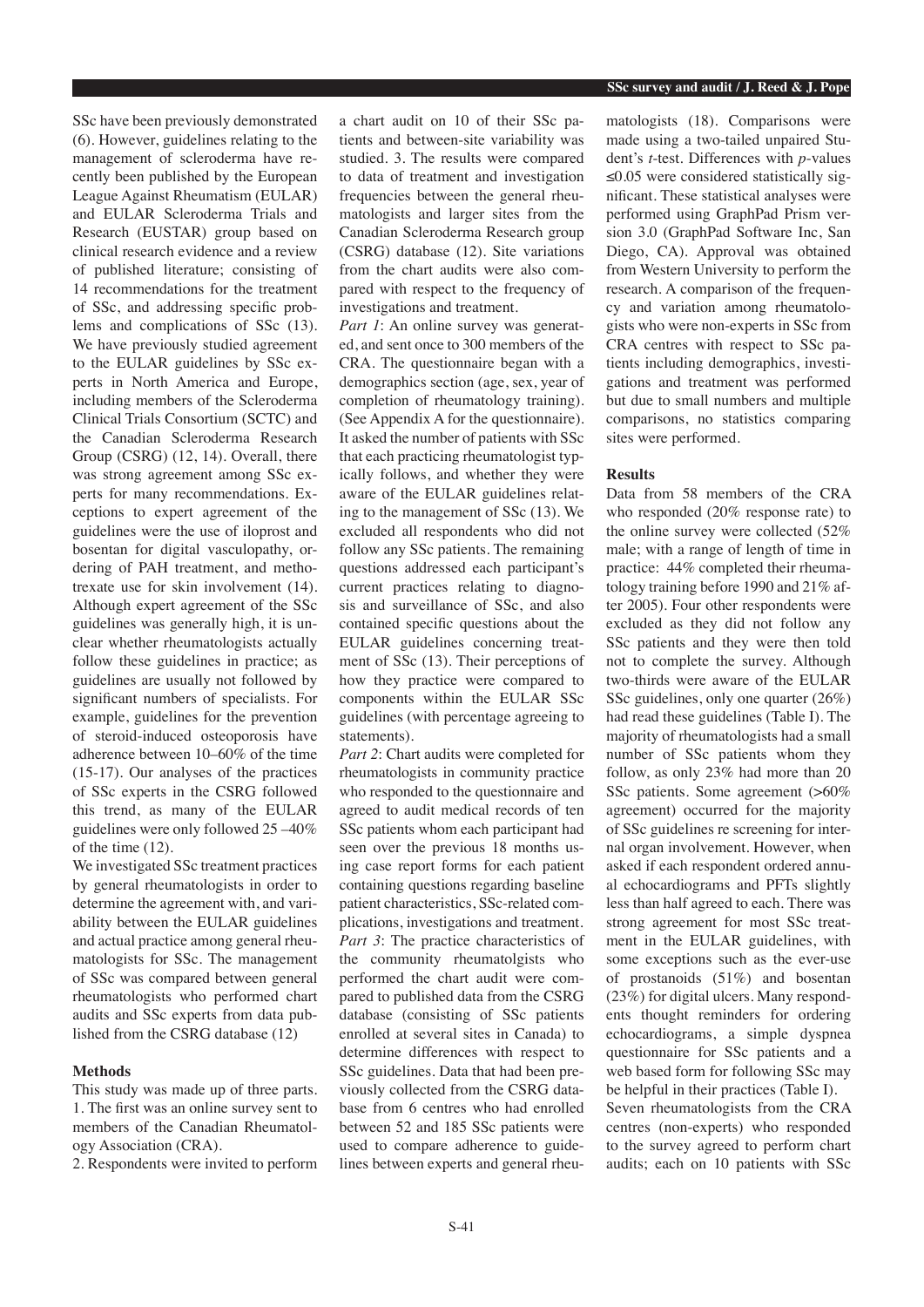Table I. Responses of CRA to SSc in practice survey.

| Survey question                                                                    | Positive response rate $(\%)$<br>61/300 (20%) |
|------------------------------------------------------------------------------------|-----------------------------------------------|
| General                                                                            |                                               |
| Are you aware of the EULAR guidelines for management of SSc?                       | 67                                            |
| Have you read the published EULAR guidelines for management of SSc?                | 26                                            |
| Do you follow more than 10 patients with SSc in your practice?                     | 55                                            |
| Do you follow more than 20 patients with SSc in your practice?                     | 23                                            |
|                                                                                    |                                               |
| Screening and Diagnoses                                                            |                                               |
| Do you screen SSc patients for PAH?                                                |                                               |
| Always                                                                             | 86                                            |
| Sometimes                                                                          | 12                                            |
| Are echocardiograms ordered:                                                       |                                               |
| Annually?                                                                          | 47                                            |
| At regular intervals but not annually?                                             | 25                                            |
| Only if the patient is symptomatic?                                                | 7                                             |
| Are PFTs ordered:                                                                  |                                               |
| Annually                                                                           | 45                                            |
| Regularly not annually?                                                            | 33                                            |
| Only if symptomatic?                                                               | 7                                             |
| Do you consistently ask SSc patients about shortness of breath?                    | 76                                            |
| Are chest x-rays ordered on SSc patients at least once?                            | 81                                            |
| Do you order HRCT in SSc patients if indicated (suspected ILD, crackles, dyspnea)? | 76                                            |
| Do you routinely ask about GERD?                                                   | 96                                            |
| Do you routinely ask about dysphagia?                                              | 88                                            |
| Do you screen for Barrett's esophagitis?                                           | 69                                            |
| Do you routinely ask about Raynaud's phenomenon?                                   | 100                                           |
| Do you ask about and record complications of RP (such as ulcers)?                  | 83                                            |
| Do you usually do a skin score?                                                    | 62                                            |
| Do you record the type of SSc (limited cutaneous vs. diffuse cutaneous SSc)?       | 97                                            |
| Do you always record BP in SSc patients?                                           | 79                                            |
| Have you ever seen a scleroderma renal crisis?                                     | 75                                            |
| Do you record if tendon friction rubs are present?                                 | 68                                            |
| <b>Treatment</b>                                                                   |                                               |
| Are calcium channel blockers used for treatment for SSc-related RP?                | 100                                           |
| Do you use prostanoids for treatment of active digital ulcers?                     | 51                                            |
| Do you consider bosentan for treatment of digital ulcers?                          | 23                                            |
| Do you use methotrexate in treatment of skin involvement for SSc?                  | 74                                            |
| Is cyclophosphamide used in the treatment of severe ILD in SSc?                    | 71                                            |
| Do you use proton pump inhibitors for SSc-related GERD?                            | 69                                            |
|                                                                                    |                                               |
| Unmet need                                                                         |                                               |
| Would annual echocardiogram reminders be helpful?                                  |                                               |
| Yes                                                                                | 35                                            |
| N <sub>o</sub>                                                                     | 35                                            |
| Not sure                                                                           | 30                                            |
| Would it be helpful to have an easy dyspnea questionnaire for your SSc patients?   |                                               |
| Yes                                                                                | 58                                            |
| No                                                                                 | 14                                            |
| Not sure                                                                           | 28                                            |
| Would a one-page form on a website help to follow SSc patients?                    |                                               |
| Yes                                                                                | 36                                            |
| Maybe                                                                              | 48                                            |
| Not sure                                                                           | 16                                            |
| No                                                                                 | $\boldsymbol{0}$                              |

EULAR: European League Against Rheumatism; PAH: pulmonary arterial hypertension; PFT: pulmonary function tests; SSc: systemic sclerosis; HRCT: high resolution CT scan of lungs; ILD: interstitial lung disease; RP: Raynaud's phenomenon; GERD: gastroesophageal reflux disease; BP: blood pressure.

whom they were currently following. The data from the chart audits of non-experts were compared to 640 SSc patients within the CSRG database from 6 centres each of whom had entered more than 50 patients with SSc into the CSRG database (experts), with

the exception of data from all baseline echocardiograms within the CSRG (n=1319) which were compared to the 7 non-expert centres to determine the frequency of missing PA pressures. Rates of common SSc complications did not differ significantly between

CRA and CSRG patients (Table II). Similarly, there were no differences in the treatment practices of physicians between these groups. The frequency of obtaining pulmonary function tests was comparable between groups, although ordering chest x-rays was significantly greater among CSRG-treated patients. Ninety-three percent of all patients in the chart audit had an echocardiogram in the rheumatologists' charts. However, more echocardiograms were done within one year (actually 18 months was used for the CRA members chart audit) but the difference was not significant. PA pressures were lacking in more patients from the chart audit compared to the CSRG database (44% lacking a PA measurement because echocardiogram was not performed or PA pressure was not provided *vs.* 27% in the CSRG database;  $p=0.001$ ). Forty-three percent of patients in the chart audit had an echocardiogram ordered at the current visit. Eighteen percent of the echocardiograms had a PAP of at least 40 mm Hg.

Characteristics for the 7 CRA centres were compared with one another. All of the centres had a majority of female patients and most were lcSSc subset in their SSc chart audit with an average age of between 53 and 66 years (Table III). These data were compared to CSRG patients and when data were unavailable from the key references (18, 12) then other CSRG references were used (25, 26). Other than these baseline characteristics, there was a high degree of site variability among the CRA centres with respect to investigations, SScrelated complications, and treatment. For example, the percentage of patients who received an annual echocardiogram varied from 10 to 90% and the proportion of charts that reported a PA pressure in the echocardiogram report varied from 30 to 100%. Ninety-one percent had ever had an echocardiogram on the chart, but in 1/3 of cases there was no recording of the PA pressure recorded on the echocardiogram and 30% had no echocardiogram in the past 18 months. An echocardiogram was ordered at the current visit in 43% of patients. Eighteen percent had an echocardiogram with PA pressure >40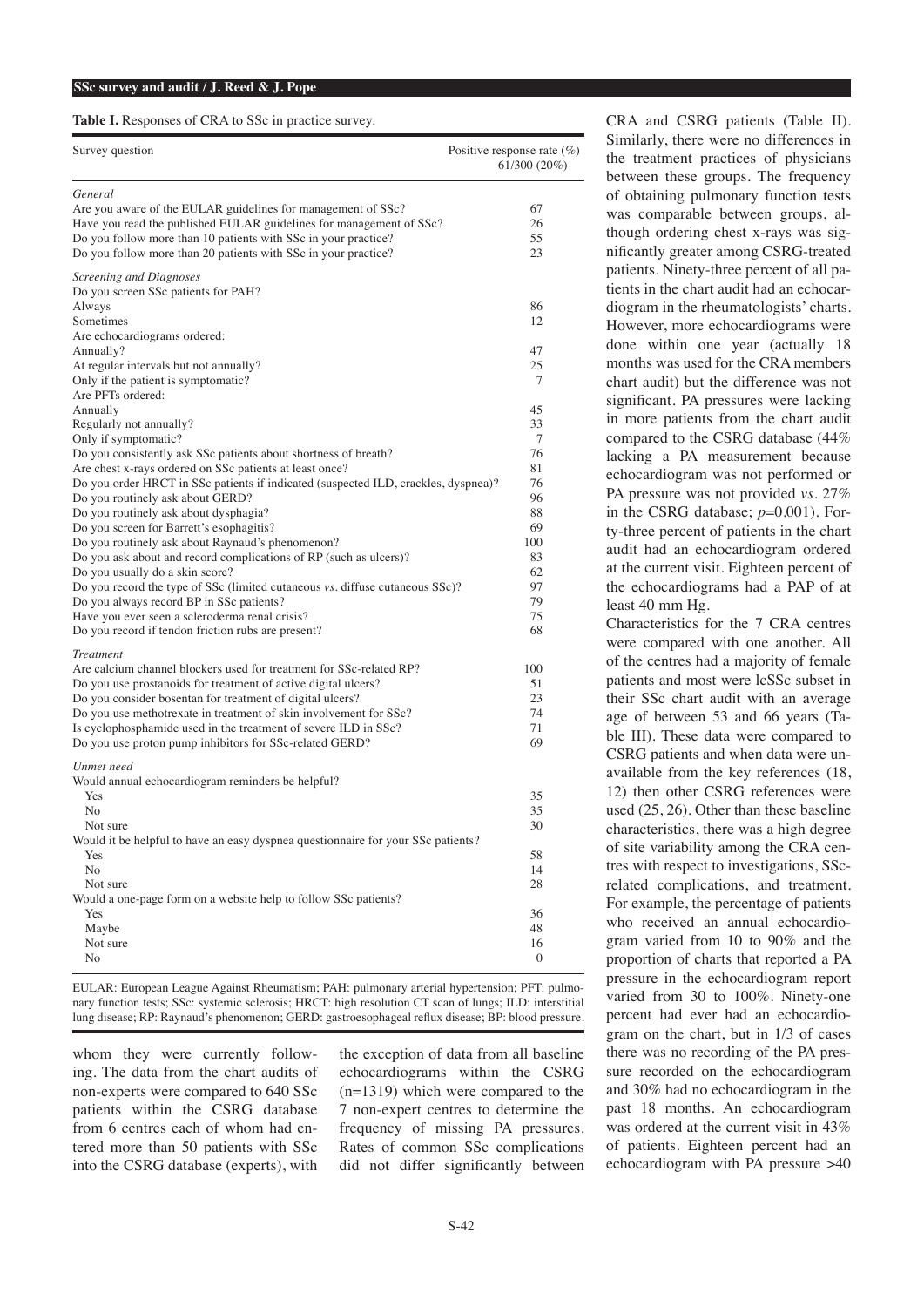Table II. Chart audits of scleroderma patients between rheumatologists not expert in SSc (CRA members) and SSc experts (from the Canadian Scleroderma Research Group; CSRG).

| Practice comparison                                                      | Non-experts in SSc<br>(Chart audits from<br>CRA centres)<br>$(n=70)$<br>$%$ (frequency) | SSc experts<br>(from CSRG database)<br>$(n=640*)^{12,18}$<br>$%$ (frequency) | $p$ -value |
|--------------------------------------------------------------------------|-----------------------------------------------------------------------------------------|------------------------------------------------------------------------------|------------|
| <b>SSc</b> Complication                                                  |                                                                                         |                                                                              |            |
| Raynaud's phenomenon                                                     | 80                                                                                      | 99                                                                           | 0.07       |
| Digital ulcers                                                           | 60                                                                                      | 47                                                                           | 0.4        |
| Dysphagia                                                                | 61                                                                                      | 80                                                                           | 0.8        |
| <b>GERD</b>                                                              | 71                                                                                      | 74                                                                           | 0.8<br>0.3 |
| PAH                                                                      | 6                                                                                       | 9                                                                            |            |
| <b>Treatment</b>                                                         |                                                                                         |                                                                              |            |
| Calcium channel blockers                                                 | 44                                                                                      | 46                                                                           | 0.7        |
| Promotility agents                                                       | 19                                                                                      | 24                                                                           | 0.5        |
| Proton pump inhibitors                                                   | 50                                                                                      | 64                                                                           | 0.1        |
| Investigation                                                            |                                                                                         |                                                                              |            |
| <b>CXR</b>                                                               | 23                                                                                      | 90                                                                           | 0.001      |
| Echocardiogram done in last year*                                        | 80                                                                                      | 95                                                                           | 0.1        |
| PA pressure measured on echocardiogram                                   | 56 (39/70)                                                                              | 73 (967/1319)                                                                | 0.001      |
| (if not echocardiogram was performed, it was assumed not reported)^      | (12 no PAP, 19 no<br>echocardiogram)                                                    | (227 no PAP, 121 no<br>echocardiogram)                                       |            |
| PA pressure measured on echocardiogram                                   | 76 (39/51)                                                                              | 81 (967/1198)                                                                | 0.4        |
| (including only those that had an echocardiogram performed) <sup>^</sup> |                                                                                         |                                                                              |            |
| PFT done in last year                                                    | 74                                                                                      | 92                                                                           | 0.1        |

GERD: gastroesophageal reflux disease; PAH: pulmonary arterial hypertension; CXR: chest x-ray; PA: pulmonary artery; PFT: pulmonary function Tests; PAP: pulmonary artery pressure. \*CRA members echocardiogram in the last 1 to 2 years, CSRG echocardiogram in the last year, ^PA pressure ever measured in CRA sample and at baseline in CSRG. \*CSRG n=640 except for baseline echocardiograms where n=1319 patients.

mm Hg. Approximately 90% had PFTs ever recorded on the chart and 19% had a DLCO  $%$  predicted of <60%. Asking the patient about dyspnea was recorded for 64/72 charts (89%). Eighteen percent had a current digital ulcer and more than half of the ulcers were multiple. With respect to complications, very few patients were diagnosed with GAVE (0–10%), Barrett's esophagitis  $(0-10\%)$ , or PAH (with 4 sites having no patients with PAH, two sites 10% of patients and one site 20%).

## **Discussion**

Although Canadian general rheumatologists who completed the survey do not see many SSc patients they reported agreement with many statements from the EULAR SSc guidelines. When comparing EULAR SSc guidelines from actual practice audits of non-experts and CSRG patients, there were many similar practices but there were some differences. There are some apparent practice differences such as missing echocardiograms on the patients' rheumatology charts and/or no measurement of the PA pressure. Only 6% of the total CRA

SSc patient population had been diagnosed with PAH. This incidence rate is low with expected PAH in SSc rates between 9% and 12% for PAH proven by right heart catheterisation and 9% in the CSRG database (18, 19). Elevated PA pressures in audited SSc charts occurred in 18% (as echocardiography tends to over or under estimate PAH compared to right heart catheterisation) (20). Interestingly, the percentage of patients who received echocardiograms at CRA centres was fairly high, with nearly all the SSc patients receiving an echocardiogram at least once. Furthermore, these rates did not differ significantly from the CSRG experts (80% *vs*. 95%). This discrepancy suggests that although echocardiograms are being ordered, PA pressure is not measured as often as in the CSRG patients. One study suggested that tricuspid regurgitation was not found on echocardiogram in 9% of cases of PAH (21), but this does not account for the missing PA pressures in 21% (12/56) of echocardiograms. One possible explanation for this discrepancy is that the right heart pressures are not being read and reported. Echocardiograms are currently a screening tool to diagnose PAH in SSc patients, as studies have shown that screening SSc patients with echocardiograms detects PAH at earlier and generally milder stages with an improved prognosis (22, 23). Confirmation with right heart catheterisation is mandatory for the diagnosis of PAH. Therefore, although CRA physicians are ordering echocardiograms for SSc patients, it is essential that they effectively read and interpret them in order to maximise early detection of this serious complication of SSc. The rheumatologists who completed the survey stated that some tools for screening and following SSc patients may be helpful in their practices (echocardiogram reminders, an easy dyspnea questionnaire for SSc patients and an electronic SSc form that could be incorporated into their electronic health records). Measurement of lung function by PFTs was not significantly different in the two groups (but numerically less in the chart audits performed by general rheumatologists) but chest x-rays were not available more frequently in the general rheumatologists *vs*. the CSRG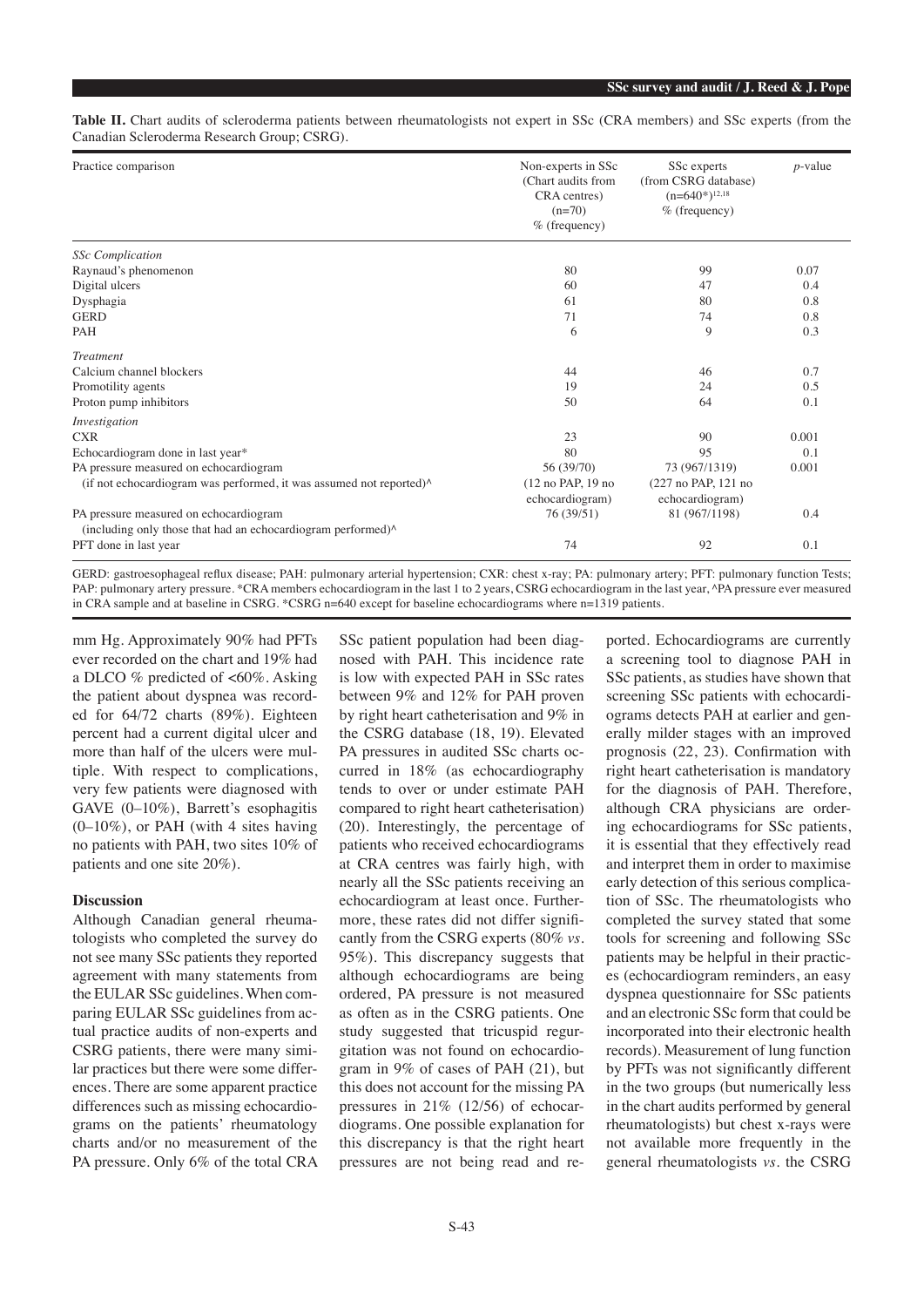## **SSc survey and audit / J. Reed & J. Pope**

Table III. A comparison of the frequency and variation among rheumatologists who are non-experts in SSc from CRA centres with respect to SSc patients including demographics, investigations and treatment.

| Practice comparison      | Experts in SSc                          | $A(n=10)$        | $B(n=10)$        | $C(n=10)$        | $D(n=10)$        | $E(n=10)$        | $F(n=10)$        | $G(n=10)$      |
|--------------------------|-----------------------------------------|------------------|------------------|------------------|------------------|------------------|------------------|----------------|
|                          | (Data from CSRG) <sup>12,18,25,26</sup> | Frequency        | Frequency        | Frequency        | Frequency        | Frequency        | Frequency        | Frequency      |
|                          | $n=640$ (%)                             | $(\%)$           | $(\%)$           | $(\%)$           | $(\%)$           | $(\%)$           | $(\%)$           | $(\%)$         |
| Patient characteristics  |                                         |                  |                  |                  |                  |                  |                  |                |
| Sex (% female)           | 87                                      | 90               | 90               | 60               | 70               | 60               | 70               | 90             |
| Age (years)              | 55.3                                    | 59.9             | 52.8             | 50.6             | 54.7             | 65.7             | 58.1             | 56.6           |
| % dcSSc subset*          | 43                                      | 10               | 20               | 30               | 50               | 10               | 60               | 40             |
| % lcSSc subset*          | 57                                      | 90               | 80               | 60               | 50               | 80               | 40               | 60             |
| Disease duration (years) | 13.7                                    | 19.4             | 8.9              | 7.0              | 9.4              | 8.1              | 12.4             | 12.2           |
| Investigation            |                                         |                  |                  |                  |                  |                  |                  |                |
| CXR ever                 | 72-98                                   | 90               | 10               | 10               | 20               | 10               | $\boldsymbol{0}$ | 20             |
| HRCT ever                | $10 - 41$                               | 20               | 10               | $\mathbf{0}$     | 60               | 60               | 100              | 70             |
| PFT ever                 | 99                                      | 90               | 50               | 100              | 100              | 100              | 100              | 90             |
| PFT in last year         | 92                                      | 80               | 20               | 80               | 90               | 90               | 90               | 70             |
| Echocardiogram ever      | 97-100                                  | 100              | 60               | 100              | 100              | 100              | 100              | 80             |
| Echocardiogram last year | 95                                      | 10               | 20               | 90               | 80               | 90               | 90               | 90             |
| <b>CBC</b>               | 100                                     | 90               | 70               | $\boldsymbol{0}$ | 20               | 70               | 40               | 40             |
| Creatinine               | 100                                     | 90               | 70               | $\boldsymbol{0}$ | 20               | 80               | 40               | 40             |
| 6MWD                     |                                         | 10               | $\mathbf{0}$     | 10               | $\mathbf{0}$     | $\mathbf{0}$     | $\mathbf{0}$     | $\mathbf{0}$   |
|                          | 100                                     | $\boldsymbol{0}$ | 80               | $\boldsymbol{0}$ | 10               | $\boldsymbol{0}$ | $\mathbf{0}$     | 10             |
| MD global                | 100                                     |                  |                  | $\mathbf{0}$     | $\mathbf{0}$     | $\mathbf{0}$     | $\mathbf{0}$     | 10             |
| Pain assessed            |                                         | 100              | 20               |                  |                  |                  |                  |                |
| Patient global           | 100                                     | 90               | 20               | $\mathbf{0}$     | $\mathbf{0}$     | $\mathbf{0}$     | $\mathbf{0}$     | $\mathbf{0}$   |
| ENA                      | 100                                     | 90               | 90               | 90               | 100              | 70               | 60               | 80             |
| Upper endoscopy          | 13 (4-37) ever had<br>a dilation        | 50               | 70               | $\mathbf{0}$     | 30               | 40               | 90               | 10             |
| Swallowing study         | ---                                     | 20               | 10               | $\boldsymbol{0}$ | 30               | $\boldsymbol{0}$ | 50               | 30             |
| PA pressure reported     | 81                                      | 70               | 50               | 30               | 60               | 90               | 100              | 90             |
| RP documented            | 99-100                                  | 50               | 100              | 70               | 100              | 90               | 60               | 100            |
| Asked about dyspnea      | 100                                     | 80               | 90               | 60               | 100              | 90               | 100              | 100            |
| Complications            |                                         |                  |                  |                  |                  |                  |                  |                |
| <b>GAVE</b>              | ---                                     | $\mathbf{0}$     | $\mathbf{0}$     | $\boldsymbol{0}$ | $\boldsymbol{0}$ | 10               | 10               | $\mathbf{0}$   |
| Barrett's                | $-$                                     | 10               | 10               | $\mathbf{0}$     | $\overline{0}$   | 10               | 10               | $\overline{0}$ |
| Digital ulcer            | 58                                      | $\mathbf{0}$     | 90               | 10               | 100              | 50               | 100              | 70             |
| <b>GERD</b>              | 65-84                                   | 30               | 100              | 40               | 100              | 70               | 90               | 70             |
| Dysphagia                | 84%                                     | 40               | 100              | 20               | 100              | 70               | 50               | 50             |
| Skin involvement         | 100 (had MRSS done)                     | 100              | 100              | 60               | 100              | 70               | 100              | 90             |
| documented               |                                         |                  |                  |                  |                  |                  |                  |                |
| PAH                      | 9                                       | $\boldsymbol{0}$ | $\boldsymbol{0}$ | $\mathbf{0}$     | 20               | 10               | $\overline{0}$   | 10             |
| Treatment                |                                         |                  |                  |                  |                  |                  |                  |                |
| Calcium channel blockers | 60 (ever use)                           | 20               | 50               | 60               | 10               | 60               | 50               | 50             |
|                          | 39-55 (current)                         |                  |                  |                  |                  |                  |                  |                |
| Immune suppressives      | 19 (early dcSSc ever                    | 20               | 30               | $\boldsymbol{0}$ | $10\,$           | 30               | 40               | $20\,$         |
|                          | used cyclophosphamide)                  |                  |                  |                  |                  |                  |                  |                |
|                          | 25 (8-43) (ever used                    |                  |                  |                  |                  |                  |                  |                |
|                          | MTX in early dcSSc)                     |                  |                  |                  |                  |                  |                  |                |
|                          | 5-30 (MTX for                           |                  |                  |                  |                  |                  |                  |                |
|                          |                                         |                  |                  |                  |                  |                  |                  |                |
|                          | inflammatory arthritis)<br>79-93        | 50               | 70               | 30               | 70               | 80               | 100              | 40             |
| Proton pump inhibitors   |                                         | 10               |                  |                  |                  |                  |                  |                |
| GI motility drugs        | $25(17-33)$                             |                  | 30               | 20               | 10               | $\mathbf{0}$     | 10               | 50             |
| Steroids                 | 28 (in early dcSSc <3 years)            | $10\,$           | 20               | 10               | 30               | 10               | $20\,$           | $\mathbf{0}$   |
|                          | 14=33 (for inflammatory                 |                  |                  |                  |                  |                  |                  |                |
|                          | arthritis)                              |                  |                  |                  |                  |                  |                  |                |
|                          | 14-26 (if MRSS>10)                      |                  |                  |                  |                  |                  |                  |                |
| Treatment changed        | $\overline{\phantom{a}}$                | $20\,$           | 40               | $20\,$           | 10               | 30               | $\boldsymbol{0}$ | 30             |

at current visit

j

dcSSc: diffuse cutaneous systemic sclerosis; lcSSc: limited cutaneous systemic sclerosis; \*%dcSSc + %lcSSc do not necessarily add up to 100% in each centre as some patients may have been indeterminate or not defined; CXR: chest x-ray; HRCT: high resolution CT scan of lungs; PFT: pulmonary function tests; CBC: complete blood count; 6MWD: 6-minute walk distance; MD: medical doctor (physician); ENA: extractable nuclear antigen; PA: pulmonary artery; RP: Raynaud's phenomenon; GAVE: gastric antral vascular ectasia; GERD: gastroesophageal reflux disease; PAH: pulmonary arterial hypertension; GI: gastrointestinal. --- Data not available; MTX: methotrexate; MRSS: modified Rodnan skin score.

Where data were not available from references 18 and 12, then references 25 and 26 were used to obtain results from the CSRG.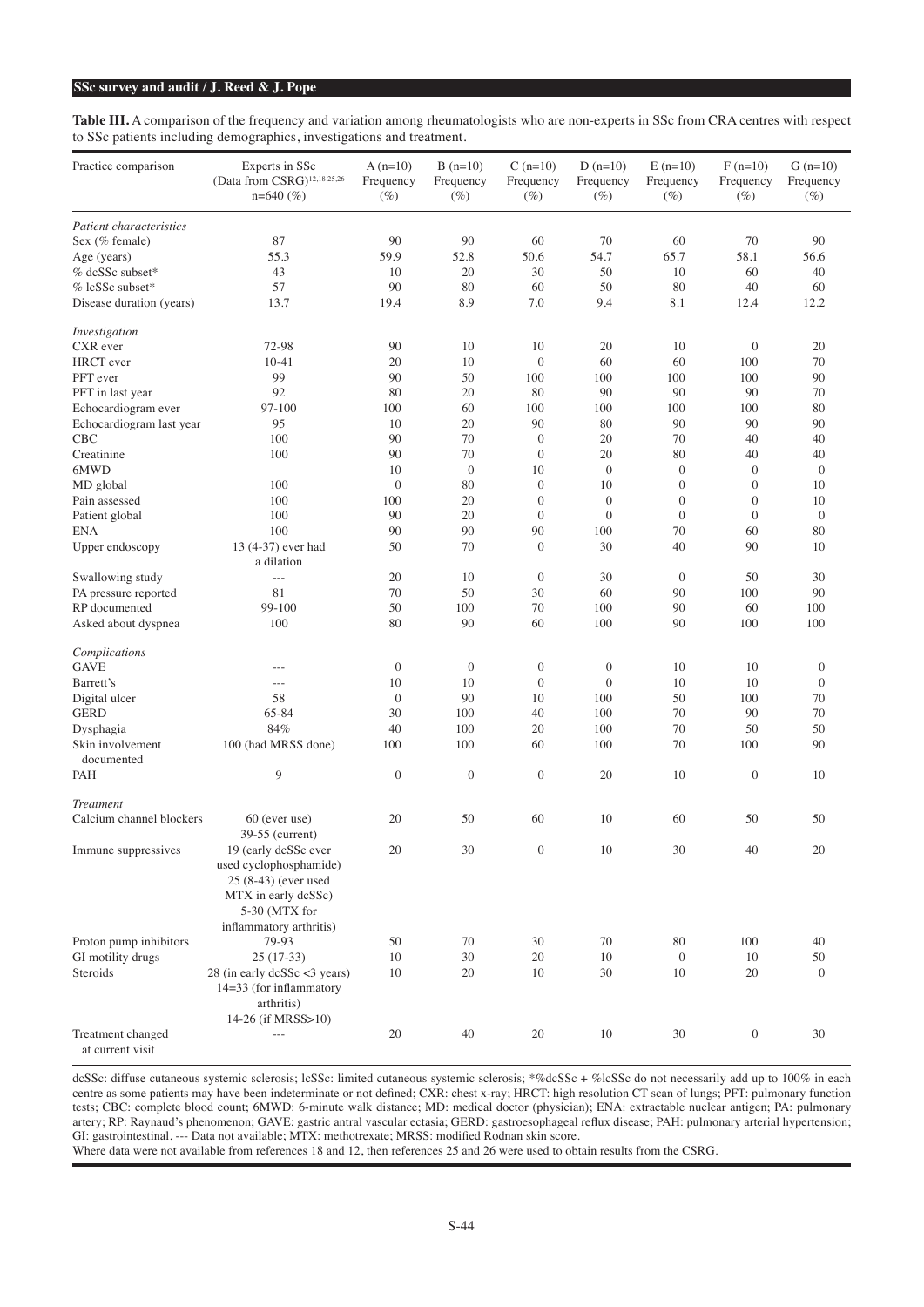database. The relevance of steroid use is unknown (ranging from 0 to 30% on the chart audits) as we did not collect dose or reasons for prescribing steriods. Treatment with CCBs, PPIs and promotility agents was not significantly different using the EULAR SSc guidelines, but the study may be underpowered to detect differences due to the small number of charts audited. We did study the adherence to practice guidelines using the guidelines and designing a case report form to capture guideline adherence. This is likely a minimum standard of care and cannot ascertain subtle differences in SSc treatment and not all SSc manifestations are covered in the guidelines. We did not request data from right heart catheterisations from the chart audits as we assumed it would not be routinely available on a rheumatologist's chart. Other hints about possible pulmonary hyertension such as falling DLCO over serial PFTs and/or an inappropriately low DLCO such as FVC % predicted/DLCO % predicted ratio of greater than 2 were not captured. We did not ask how a diagnosis of PAH was made. However, specific drugs to treat PAH are not available via provincial access without demonstrating results of the catheterisation.

Data from the CSRG were nearly complete as sites had echocardiogram data entered from 92 to 100% of the time and pulmonary function tests entered 85 to 97% of the time. However there could be tested ordered but not entered into the database (but at low rates due to the nature of data queries within the CSRG) (18). However, data missing from chart audits were truly missing. Thus the CRA members who completed the chart audit were compared to SSc experts with a nearly complete data collection within the CSRG.

Data were collected from the CRA survey in 2010 and the chart audits in 2011; which should have been sufficient time for dissemination of the EULAR SSc guidelines that were published in 2009 (13).

The survey had a poor response rate. The CRA organisation agreed to send it to their members only once. There is no CRA members' directory and obtaining email addresses of Canadian members

of the American College of Rheumatology would potentially favour dissemination of academic rheumatologists. The response rate is in the range of what would be expected for a survey to members of an organisation asking about a rare disease. Involvement in the online questionnaire and the chart audit for CRA physicians was voluntary. CRA members are both community and academic. We did not collect data on practice type. Respondents had approximately equal numbers in those who completed rheumatology training from 1980 to 2005 (10–15% in each category) and 21% completed training after 2005 (so a few more junior members were represented). After excluding 4 who follow no SSc patients, we found that 40% of respondents follow less than 10 SSc patients annually, 1/3 between 10 and 20 patients, and only 1/5 followed 21 or more patients with SSc annually so the majority were not SSc experts if expertise can be measured by the number of SSc patients followed in a year. The generalisability to the CRA members as a whole is that younger rheumatologists were slightly over-represented on our survey, but the usual number of SSc patients followed currently by our CRA members is not known. However, in past we published that the usual CRA member sees approximately 14 patients with SSc annually (6). Therefore, our findings likely highlight a best case scenario with regards to SSc investigations and treatment than would be seen in usual rheumatologic care (as physicians were selfselecting). Chart audits and responses to the survey questions were not verified by an independent observer. Physicians may report they are doing better on a survey than what an actual audit of their practices may reveal as most of the respondents did not choose to perform an audit. In chart audits, the time frame of the last 18 months may have been extended when completing the forms. Practices may be different now as the standard of care in SSc is changing and this could be reassessed in the future. Guidelines will likely be updated to reflect these changes.

Educational studies have suggested that physicians may benefit from regular

and routine feedback in order to assist them with self-assessment and improvement (24). A chart audit allows a professional to reflect on their practice but without a random sample it is uncertain whether the results of the audits are generalisable to other rheumatologists. This study addresses comparisons of a small number of general rheumatologists who on the survey did not verify their answers by a chart audit (response and reporting biases) and a small group who performed a chart audit who may not be representative of usual rheumatologists. The extraordinary complex care SSc patients require for the spectrum of varied manifestations could not be ascertained.

#### **Conclusions**

General rheumatologists do not follow as many patients with SSc but they have practices that are similar to experts in SSc care for several recommendations from the EULAR SSc guidelines. There may be differences where screening echocardiograms do not measure the PA pressure at non-expert centres. Perhaps when ordering screening echocardiograms on SSc patients it should be stressed that 'estimating the PA pressure and ruling out PAH' could help to ensure that PAH is screened for and PA pressures reported more routinely. There were also wide ranges of the frequency of some investigations and treatment when comparing the practices of non-experts. Some tools may aid in the care of SSc for the general rheumatologist such as case report forms that can be entered into electronic medical records, or reminders such as when to perform regular screening tests such as echocardiograms and pulmonary function and/ or prefilled echocardiogram forms to have measurements performed for estimating PA pressure may be helpful but were not studied in the chart audits.

#### **Acknowledgements**

We utilised published data from the Canadian Scleroderma Research Group (CSRG).

We acknowledge contributions from the CSRG Recruiting Rheumatologists: M. Baron, Montreal, Quebec; J. Pope, London, Ontario;